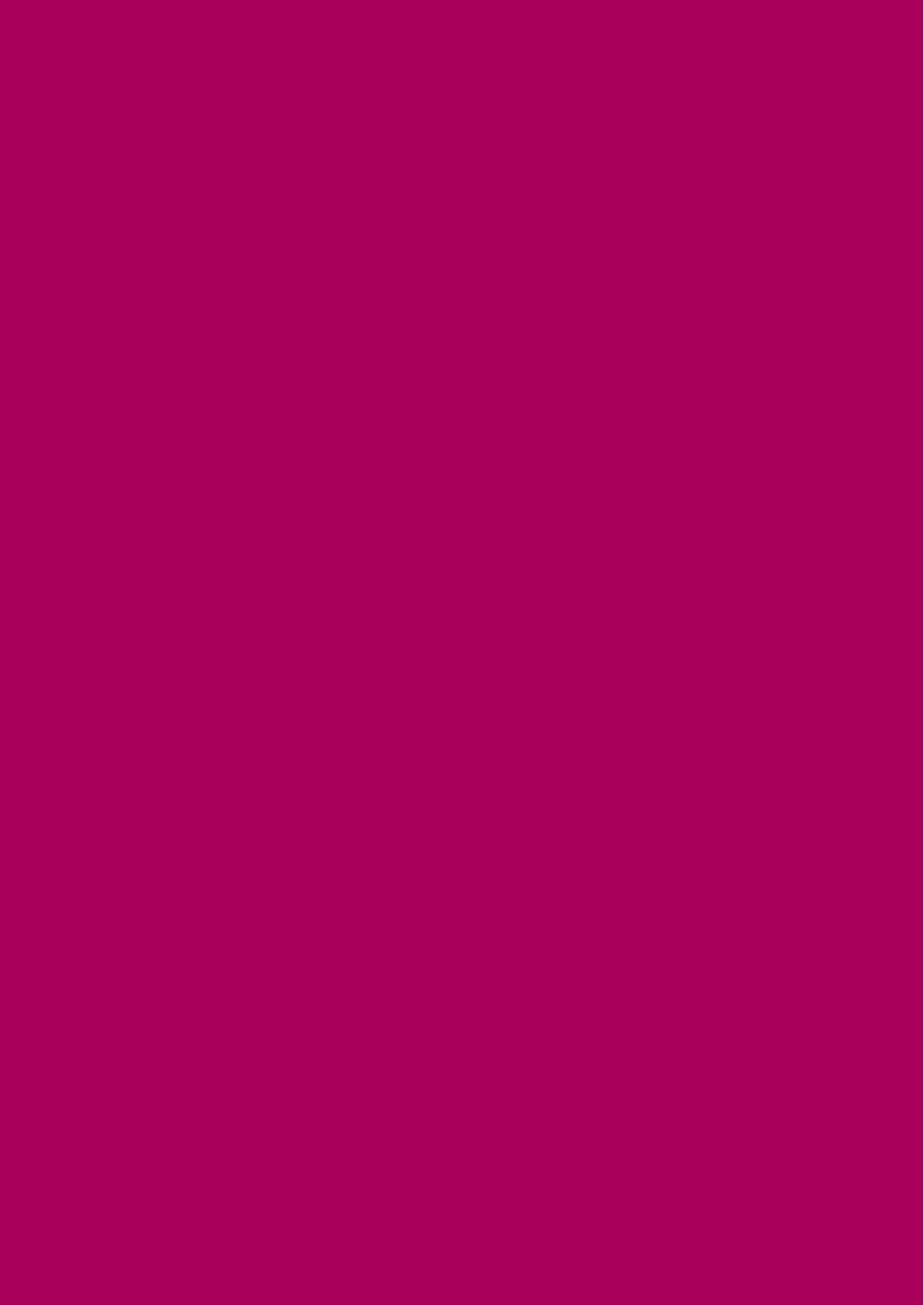# The Bohunician and the Aurignacian

### **I** JIŘÍ SVOBODA

**ABSTRACT** Whereas the local developmental trends across the Middle-to-Upper Paleolithic transition in the Middle Danube region result in the formation of the Szeletian, two other Early Upper Paleolithic entities, the Emiro-Bohunician and the Aurignacian, are considered as technologically innovative. The Bohunician is based on a specific, late Levallois technology producing Levallois blades, flakes and points from crested pre-cores. Two sites in Moravia are dated by radiocarbon: Bohunice, 43-36 kyr, Stránská skála, 41-34.5 kyr. Isolated sites of the early Aurignacian appear around 39-38 kyr, as at Willendorf II, Austria, or Geissenklösterle, South Germany. Finally, between 35-29 kyr, a denser network of Middle Aurignacian settlements is being established over the Middle Danube region. By the same time, we observe

the disappearance of Bohunician and Szeletian sites, and around 29-28 kyr also the disappearance of the late Neandertals (Vindija). Even if we lack a Szeletian found together with unequivocally Neandertal human fossils, several arguments make such an association possible, whereas the producers of the Bohunician remain anatomically anonymous. The radiocarbon dating of anatomically modern human sites confirms an Aurignacian age in the cases of Mladeč (35-34 kyr) and Vogelherd (32-30 kyr). We know, therefore, that the producers of the Aurignacian were anatomically modern humans, but before we also learn who were the Emiro-Bohunicians, or the producers of the other "transitional" technologies, we cannot conclude that Aurignacians were also the first representatives of modern humanity in Europe.

## **The Middle Danube region and its Szeletian background**

From the geographic viewpoint, the Middle Danube region occupies a potentially important position for research on the emergence of early modern humans in Europe and the origins of the Upper Paleolithic. The location of this region is intermediary between the two traditionally investigated and discussed centers, the Near East and southwest Europe. In addition, the Danube River and the network of its confluents present an important axis of east-west communication, penetrating deep into the continent.

Of specific interest in the Danubian part of Europe, as recognized by current research and new datings, are 1) the variability of the so-called "transitional" cultural entities, such as the Szeletian and the Bohunician, around 40 kyr BP (Valoch, 2000; Ringer and Mester, 2000; Svoboda, 2001a, 2001b, in press) 2) a relatively early appearance of the Aurignacian around 38 kyr BP (Haesaerts et al., 1996; Richter et al., 2000) 3) two early modern human fossil finds, Mladeč and Vogelherd, found in an Aurignacian context and dated around 35-30 kyr BP (Svoboda et al., 2002; Bolus and Conard, 2000), and 4) a late persistence of the last Neandertals at Vindija, around 29-28 kyr BP (Smith et al., 1999).

However, the Middle Danube region provided only a few well preserved and well excavated sites. A number of important caves, bearing classical names today, were excavated too early, using unreliable methodologies for the collection of field data, whereas others were post-depositionally disturbed by frost processes (cryoturbation, etc.) and bioturbation. There-

THE BOHUNICIAN AND THE AURIGNACIAN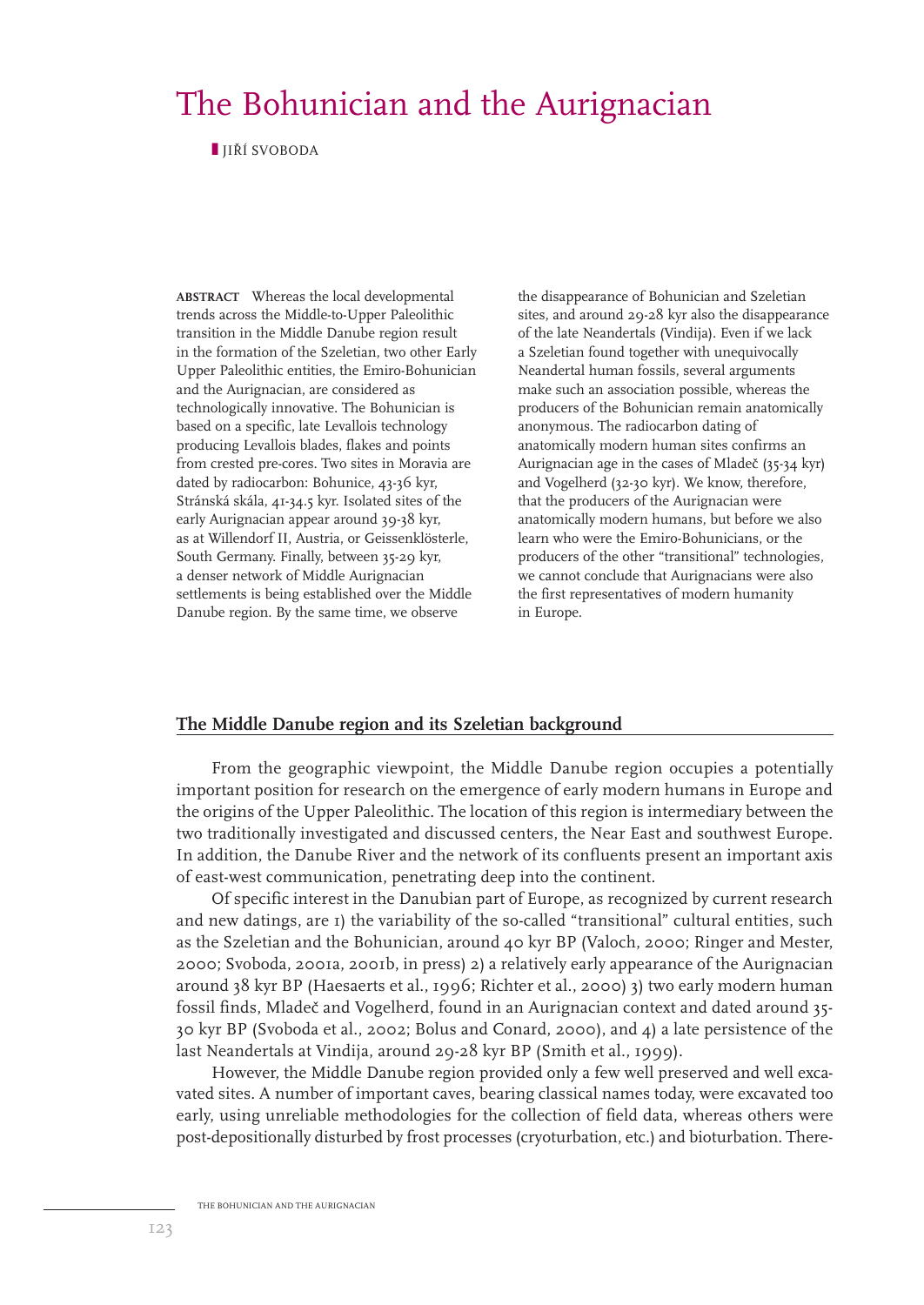fore, some of the late Neandertal and anatomically modern human fossil finds, as well as certain typologically diagnostic tool-types such as leaf points and bone and ivory points, come from unsecure archeological contexts. This shortcoming may be overcome, at least in part, only by dating projects that directly sample the significant objects (fossils, bone artifacts).

Compared to caves, open air sites have the advantage that their stratigraphy may be more precisely correlated with the geological loess and paleosol schemes of central Europe. However, organic preservation is poorer in the open air sites, especially in the paleosols, so that these sites are of lower value for considering human-anatomic associations, bone and antler industry, and the related faunal evidence. In addition, open air sites suffered from frost processes as much as cave sites.

The excavated sites of the Middle Danube region are supplemented by a high number of sites detected only by surface surveys. With the limited contextual information these sites may offer, they are nevertheless important for understanding the strategies of settlement, lithic raw material exploitation and use.

Traditionally, studies and reviews of the early Upper Paleolithic developmental trends in this region start by defining the Szeletian as an autochthonous, Middle Danubian way of Middle-to-Upper Paleolithic transition (most recently Oliva, 1991; Valoch, 2000; Allsworth Jones, in press; Svoboda, 2001b, in press). The local Middle Paleolithic tradition of bifacial flat retouch was brought to perfection during the Szeletian by producing the formally precise leaf-points supplemented by applications of flat retouch to a variety of other tools types such as sidescrapers or endscrapers. Geographically, the Szeletian creates compact settlement networks over parts of the Middle Danubian landscapes (eastern Hungary, western Slovakia, and Moravia).

Recently, the excavation by K. Valoch (1993) of the open air site of Vedrovice V, Moravia, and the chronostratigraphic revision of the classical Szeleta cave, Hungary, by A. Ringer and Z. Mester (2000) brought to light crucial evidence on the Szeletian, whereas, for the future, we propose reopening the excavation in the cave of Dzeravá skála, Slovakia (joint project by L. Kaminská, J. K. Kozłowski, and J. Svoboda). Vedrovice V provided the hitherto largest set of 14C dates, with the first series between 39.5-35 kyr BP, and the second, broader series between 47-30 kyr BP. Several arguments, all of indirect value, and human fossils, fragmentary or culturally unsecure (Remete Felsö, Dzeravá skála, Vindija), were recently summarized and evaluated to propose a hypothesis identifying the Szeletians with late Neandertals (Svoboda, 2001b).

#### **New evidence on the Bohunician: Stránská skála**

Compared to the Szeletian, the Bohunician (or, Emiro-Bohunician) is represented only by isolated sites or smaller site clusters, the largest and most important one being in the Brno basin, Moravia. The technology conserves certain Levalloisian operational schemes which seem to be intrusive in the Middle Danube region, but with analogies across distant parts of Eurasia (hence, the term Emiro-Bohunician, Svoboda, in press). When this technology was described and defined for the first time by Karel Valoch at the site of Brno-Bohunice, Moravia, a strong resemblance to the Emirian industries of the Near East was recognized (Valoch, 1976). Later, following the first reconstructions of the Bohunician operational ^ ^sequences (Svoboda, 1980) and especially the refittings (Svoboda and Škrdla, 1995; Škrdla, 1996), it appeared that this technology aims to produce Levallois blades, flakes and points from crested pre-cores of Upper Paleolithic type, much in the same way as at Boker Tachtit.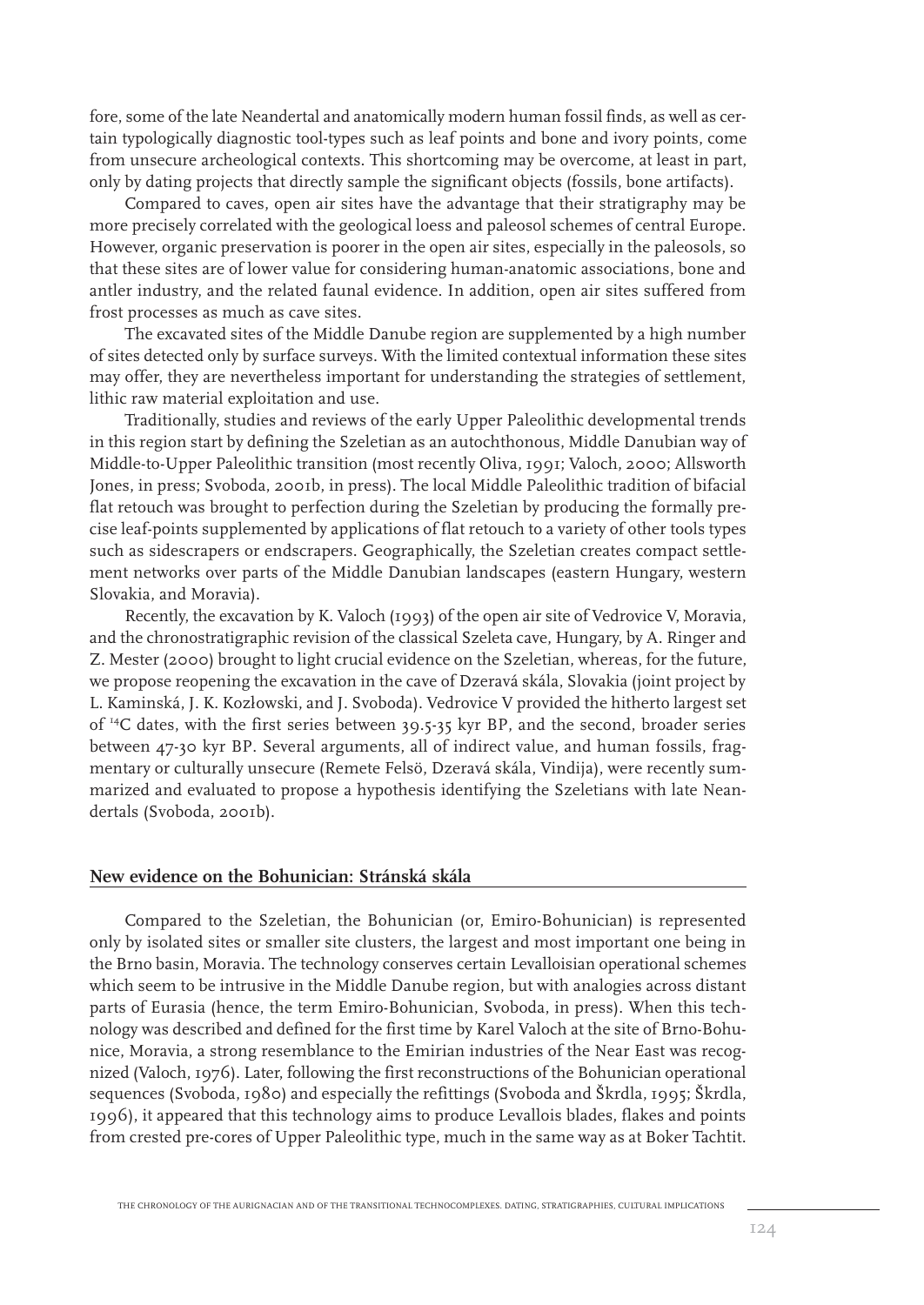During the process of core reduction, some of these cores turn back to "archaic" or "Middle Paleolithic" forms. Given its intermediary or transitional nature, the technology of the Bohunician has been interpreted by various authors alternatively as a link between Middle and Upper Paleolithic cultural entities or as an evolutionary cul-de-sac.

In order to solve this dispute, a more precise chronology is needed, and Stránská skála, a site complex only 7 km east of Bohunice providing stratigraphic superposition of Aurignacian and Bohunician layers, was selected as the object of such an investigation. During the 1980s and 1990s, our research at this open air site was carried out with full recognition of both the advantages and shortcomings of its potential, and equal attention was paid to processes responsible for site formation and site disturbance (Valoch et al., 2000; Svoboda and Bar-Yosef, in preparation).

Stránská skála is a Jurassic limestone rock overlain by Tertiary and Pleistocene sediments. The base of the Pleistocene sedimentary sequence is formed by strongly weathered and redeposited clays, soil sediments, or limestone scree, archeologically sterile. It appears that the redeposition of the clay and soil sediments at the base of the sequence, characterized by typical laminar (bedded) gelifluction, took place under extremely low mean annual temperatures, several degrees below 0°C, and under arid conditions, during the cold periods preceding OIS 3. In places where the clays were substituted by limestone scree, we observe empty empty spaces among the boulders, due to the melted soil ice or sufosis. The surface of this scree forms circular features recalling the sorted circles known from the present-day Arctic (Table 3).

Two paleosol horizons of Würmian Interpleniglacial age (OIS 3) have been recognized in the overlying Upper Pleistocene loess. The lower one is a pararendzina or pellet sand in redeposited position, and the upper one is a slightly developed chernozem mostly in primary position. Bohunician artifacts were recovered from either the lower paleosol or from the lower portion of the upper paleosol, whereas Aurignacian artifacts are found only in the upper paleosol and, exceptionally, at the base of the loess above it.

The formation of the two OIS 3 paleosols with early Upper Paleolithic materials is indicative of a climatic amelioration with mean annual temperatures slightly above  $\circ^{\circ}C$ . Each paleosol was subsequently affected by different types of frost processes. The lower pararendzina was removed horizontally by amorphous (sheet-less) gelifluction, indicative of slightly ameliorated conditions compared to the laminar gelifluction of before. A short interval of loess deposition followed, on which the upper chernozem developed. The upper paleosol is preserved more or less *in situ*, but affected at certain places by cryoturbation, moving in material from below. The effects of this cryoturbation reach as high as the base of the uppermost loess. Sedimentation of the main part of the Upper Pleniglacial (OIS 2) loess cover followed, with no more traces of cryoturbation.

Additional evidence on climate and landscape was obtained by paleobotanical and archeozoological methods. However, the biostratigraphic record mostly illustrates the temperate climate episodes during the periods of paleosol formation and of human occupation more than the climatic sequence as a whole. At the Stránská skála rock, we may reconstruct a flowered steppe and an herb-rich steppe, with scarce representation of pine, birch and alder. Park landscapes with trees such as fir, spruce, larch and oak were probably located below the hill, and inhabited by herds of horses, bovids and mammoths. A trend towards increasing moisture in the upper soil may be indicated by the increase of willow and alder.

The repeating effects of frost processes, affecting the individual paleosols, show that this general process was not a straightforward one, but rather of the "staccato-model" type,

THE BOHUNICIAN AND THE AURIGNACIAN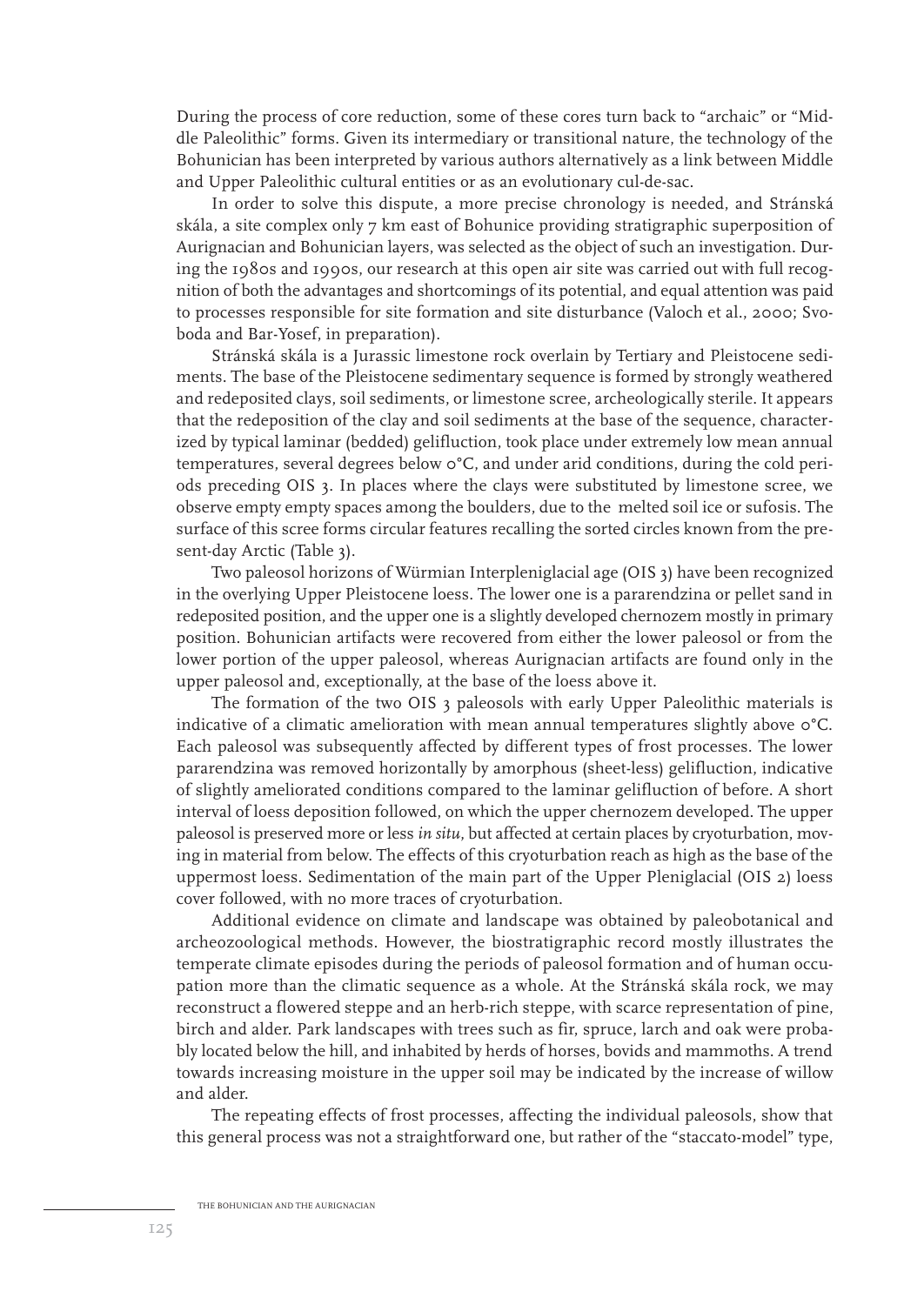as visible also from the corresponding deep-sea or glacier core record (for possibilities of correlation, see Musil, 1999). It is probable that the two pedogenetical processes documented at Stránská skála correspond in fact to several climatic oscillations of lower order. Therefore, the sedimentary and paleopedological record we are able to read today in the loess sections of south Moravia is probably too coarse-grained to indicate the real dynamics of climatic changes.

Radiocarbon samples were taken from both paleosols, i.e., from the Bohunician and Aurignacian archeological contexts (Tables 1-2). It should be recalled that we operate with uncalibrated 14C dates, and that for the time-span of Upper Paleolithic origins the real values would be three to four millennia older (e.g., Jöris and Weninger, 1996). In central Europe, such an interval of difference is confirmed at several sites where radiocarbon dating was confronted with other methods, as at Kůlna Cave, Micoquian layer 7a (ESR date, 50±5 kyr BP; 14C dates, 46-38 kyr BP — Rink et al., 1996), Brno-Bohunice, Bohunician layer (TL date, 47.4±7.3 kyr BP, 14C dates 43-36 kyr BP — Zöller, in Valoch et al., 2000), or the complex dating project carried out at Geissenklösterle, in Germany (Richter et al., 2000).

The interval of 14C datings obtained from Stránská skála is 41-30 kyr BP. Dates for the lower paleosol are in the interval of 41-38 kyr BP, dates for the upper paleosol between 38.5-30 kyr BP, with an overlap between the two clusters of dates. I would see this overlap as a result of the coarse-grained stratigraphic value of the paleosols in loess, where the visible layers may, in fact, include several smaller-scale oscillations.

#### **TABLE 1**

| <b>Site and Level</b>               | Lab no.      | <b>Result BP</b> (uncalibrated) |
|-------------------------------------|--------------|---------------------------------|
| Bohunice-Kejbaly, layer 4a          | $GrN-6802$   | 41 400/+1400/-1200              |
| Bohunice-Kejbaly, 4a                | $Q-IO44$     | 40 173 ±1200                    |
| Bohunice-brickyard, 4a              | $GrN-6165$   | 42 900/+1700/-1400              |
| Bohunice-brickyard, 4a              | GrN-16 920   | $36000 \pm 1100$                |
| Stránská skála IIIa, lower paleosol | GrN-12 606   | 41300/+3100/-2200               |
| Stránská skála IIIc, lower paleosol | AA-32 058    | 38 300±1100                     |
| Stránská skála III, upper paleosol  | GrN-12 297   | 38 200±II00                     |
| Stránská skála III, upper paleosol  | GrN-12 298   | 38 500/+1400/-1200              |
| Stránská skála IIId, upper paleosol | AA-32 058    | 37 900±II00                     |
| Stránská skála IIId, upper paleosol | AA-32 060    | 37 270±990                      |
| Stránská skála IIId, upper paleosol | AA-32 061    | 35 080±830                      |
| Stránská skála IIId, upper paleosol | $GrA-II$ 504 | 34 530/+830/-740                |
| Stránská skála IIId, upper paleosol | $GrA-II$ 808 | 35 320/+320/-300                |
| Stránská skála IIIc, upper paleosol | AA-41 475    | 34 440±720                      |
| Stránská skála IIIc, upper paleosol | AA-41 476    | 36 570±940                      |
| Stránská skála IIIc, upper paleosol | AA-41 477    | 34 530±770                      |
| Stránská skála IIIc, upper paleosol | AA-41 478    | 36350±990                       |
| Stránská skála IIIc, upper paleosol | AA-41 480    | 34 680±820                      |
| Willendorf II, 2? (below layer 3)   | $GrN-II$ 190 | 39 500/+1500/-1200              |
| Willendorf II, 2? (below layer 3)   | GrN-17 806   | 41 600/+4100/–2700              |
| Willendorf II, 2? (below layer 3)   | $GrN-II$ 195 | 41 700/+3700/-2500              |

Radiocarbon dates for the Bohunician of Moravia and Lower Austria.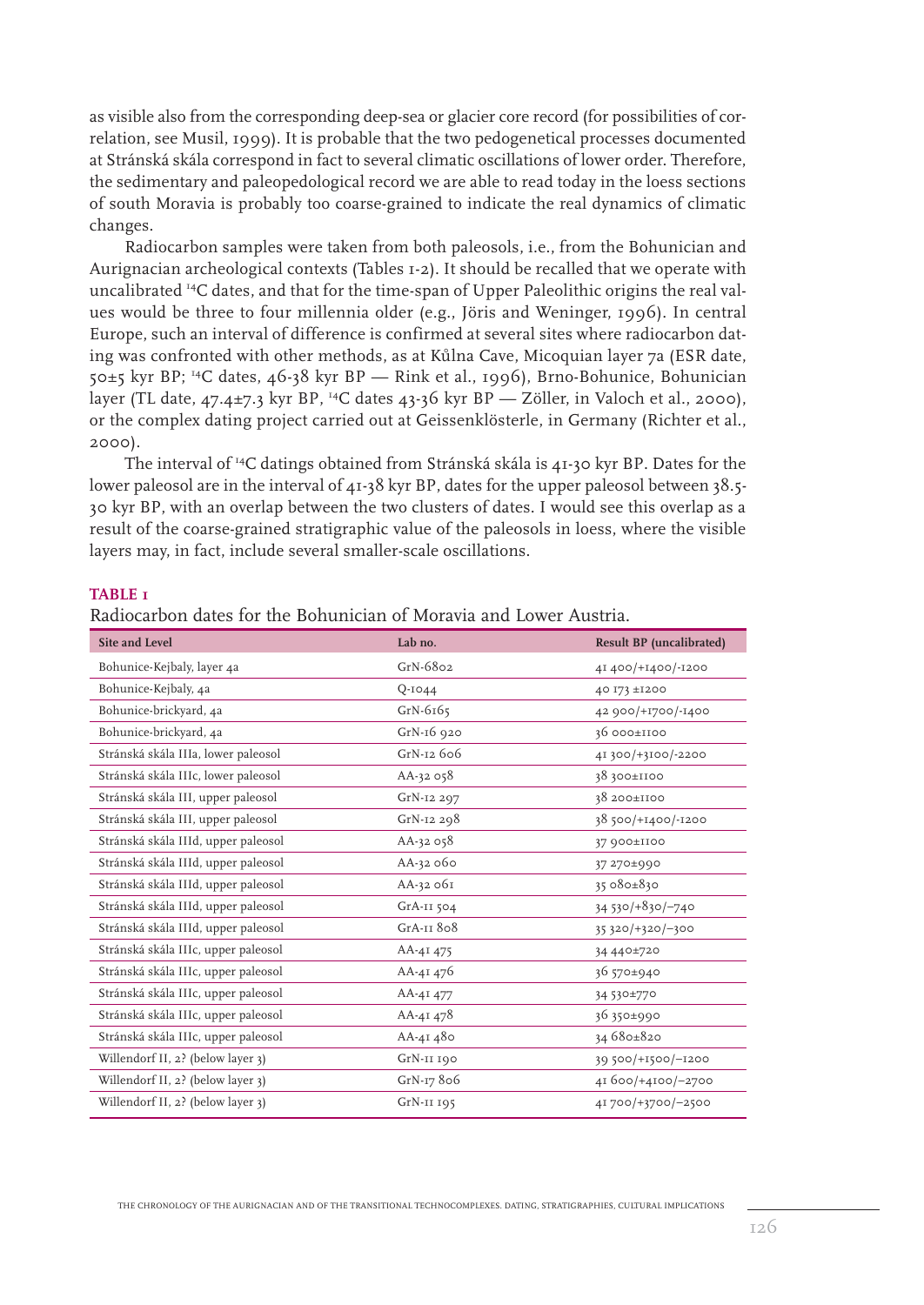## **TABLE 2**

Radiocarbon dates for the Aurignacian of Moravia and Lower Austria.

| Site and Level                      | Lab no.                | <b>Result BP</b> (uncalibrated) |  |
|-------------------------------------|------------------------|---------------------------------|--|
| Mladeč I, locus "a" lower           | GrN-26 334             | 34 930/+520/-490                |  |
| Mladeč I, locus "a", upper          | GrN-26 333             | 34 160/+520/-490                |  |
| Stránská skála IIIa, layer 3        | GrN-12 605             | 30 980±360                      |  |
| Stránská skála IIa, layer 4         | $GrN-14829$            | 32 350±900                      |  |
| Stránská skála IIIb, layer 4        | $GrN-16918$            | 32 600/+1700/-1400              |  |
| Stránská skála IIIc, upper paleosol | AA-41 479              | 33 030±620                      |  |
| Stránská skála IIIf, hearth         | AA-41 472              | 29 020±440                      |  |
| Milovice                            | $GrN-14826$            | 29 200±950                      |  |
| Grossweikersdorf                    | $GrN-16263$            | 32 770±240                      |  |
| Grossweikersdorf                    | $GrN-16244$            | $31630 \pm 240$                 |  |
| Stratzing, 1985                     | $GrN-15641$            | 30 б70±б00                      |  |
| Stratzing, 1985                     | $GrN-15642$            | 3I 190±390                      |  |
| Stratzing, 1985                     | $GrN-15643$            | 29 200±II00                     |  |
| Stratzing, 1988                     | GrN-16 135             | 31790±280                       |  |
| Willendorf II, layer 3              | $GrN-17805$            | 38 800/+1530/-1280              |  |
| Willendorf II, layer 3              | $GrN-17806$            | 37 930±750                      |  |
| Willendorf II, layer 3              | $GrN-II$ 192           | 34 100/+1200/-1000              |  |
| Willendorf II, layer 4              | $GrN-1273$             | 32 060±250                      |  |
| Willendorf II, layer 4              | H <sub>249</sub> /1276 | 31700±1800                      |  |
| Krems-Hundsteig                     | $KN-654$               | 35 500±2000                     |  |

The sequence is clearer from the viewpoint of archeology. Whereas all the datings from Bohunician contexts, be it from the lower paleosol or from the lower portion of the upper paleosol, range between 41-34.5 kyr BP, the Aurignacian dates from the upper part of the upper paleosol lie between 33-30 kyr BP. In the light of this, the Stránská skála chronostratigraphic record argues for a late persistence of the Bohunician, as well as for a late occurrence of the Aurignacian at this site.

## **New data on the Aurignacian and the associated human fossils: Willendorf and Mladec** ^

There are only a few sites along the course of the Danube river that provided early Aurignacian dates as early as 38 kyr BP: Temnata cave in Bulgaria (Ginter et al., 2000), Willendorf II in Lower Austria (layer 3, Haesaerts et al., 1996), and Geissenklösterle in South Germany (TL, ESR and 14C, Richter et al., 2000). This axial settlement pattern, with the sites distributed over longer distances, suggests that early Aurignacian groups were small and widely dispersed. Only the site of Willendorf II is located on the Middle Danube, in contact with the nearby Bohunician centers in south Moravia.

The new chronostratigraphic examination of the loess section at Willendorf II (Haesaerts et al., 1996) distinguishes four episodes of climatic amelioration in the time-span between 42 and 30 kyr ago: Willendorf (ca.42 kyr BP), Schwallenbach I (39-38 kyr BP), Schwallenbach II (ca.32 kyr BP) and Schwallenbach III (ca.30.5 kyr BP). Human occupation of Stránská skála broadly corresponds to these events. At the base, there is a small "Tran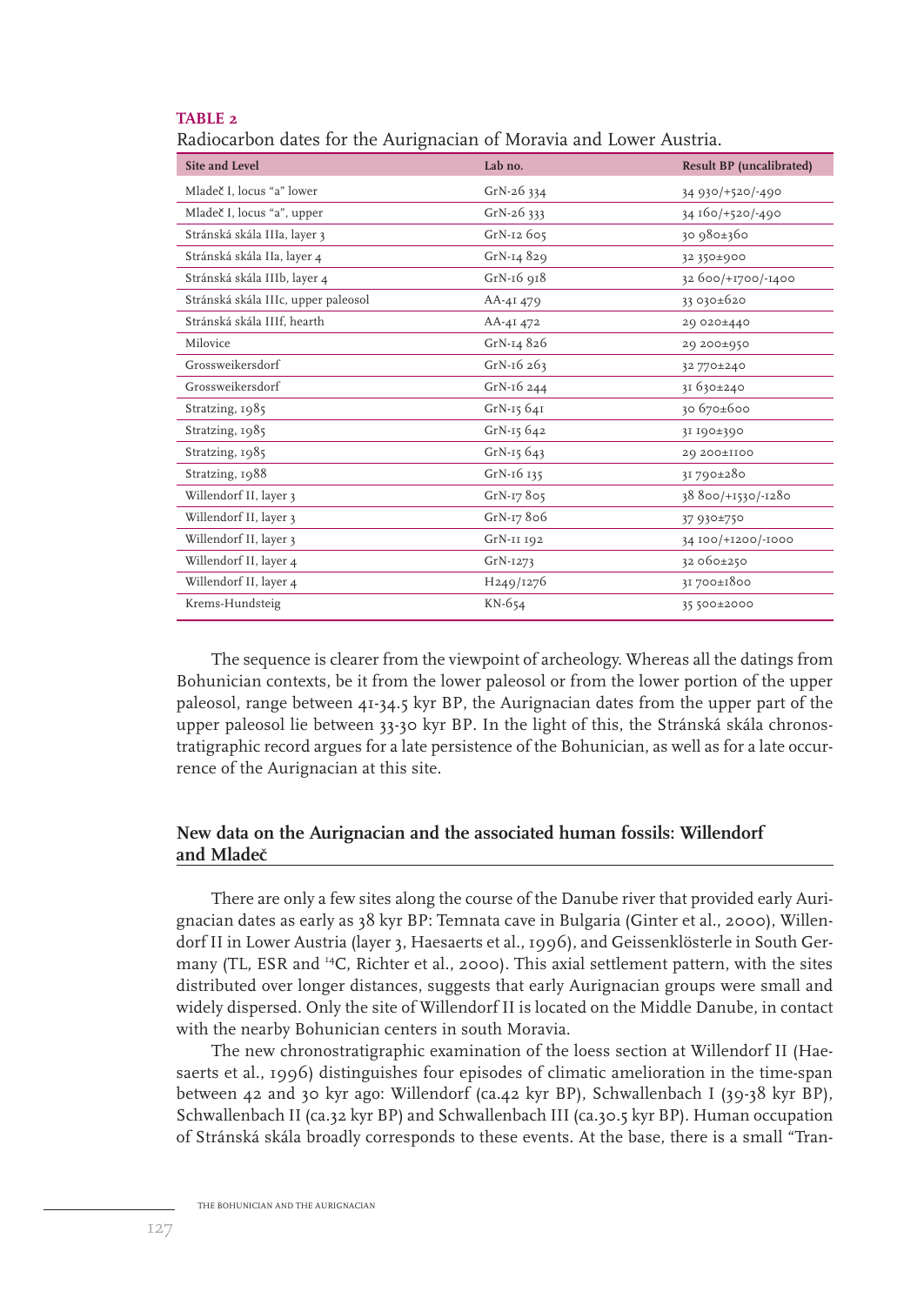sitional" lithic assemblage, possibly Bohunician (layer 2). The first Aurignacian occupation (layer 3) occurred during the Schwallenbach I interstadial and a later Aurignacian occupation (layer 4) is dated to the Schwallenbach II. The Gravettian part of the sequence starts during the Schwallenbach III interstadial and continues until the Last Glacial Maximum. Pedostratigraphically, the Schwallenbach I interstadial may be correlated with the Bohunice soil and with the lower paleosol at Stránská skála, whereas the Schwallenbach II and III interstadials both correspond to the upper paleosol at Stránská skála (Table 3).

#### **TABLE 3**

Schematic correlation of the loess sections at Stránská skála II-III (Moravia) and Willendorf II (Lower Austria).

| $^{14}C$<br>Age | Stránská skála:<br>stratigraphy                  | Stránská skála:<br>cultural context | Willendorf:<br>stratigraphy             | Willendorf:<br>cultural context |
|-----------------|--------------------------------------------------|-------------------------------------|-----------------------------------------|---------------------------------|
| 30.5            | Upper paleosol<br>(chernozem)                    | Middle Aurignacian                  | Schwallenbach III<br>humiferous horizon | Gravettian                      |
| 32              | Upper paleosol                                   | Middle Aurignacian                  | Schwallenbach II<br>humiferous horizon  | Middle Aurignacian              |
| 38              | Lower paleosol<br>(pararendzina or pellet sands) | <b>Bohunician</b>                   | Schwallenbach I<br>humiferous horizon   | Early Aurignacian               |
| 42              | Lower paleosol                                   | <b>Bohunician</b>                   | Willendorf brownish loam                | Bohunician?                     |

In the light of the  $^{14}C$  chronology and the pedostratigraphy of the two sites, it appears that there was a period of several millennia of coexistence of the later Bohunician with the early Aurignacian, between 38 and 34.5 kyr BP.

After 35 kyr BP, the increase in number of Aurignacian 14C dates and sites suggests a period of expansion and stabilization, which may be called the Middle Aurignacian (Table 2). The Stránská skála 14C dates for the Aurignacian are identical to the dates of 32 kyr BP from layer 4 of Willendorf II, of 33-28 kyr BP from Stratzing (Lower Austria), and of 30-29 kyr BP from Milovice (Moravia) and Barca (Slovakia). The settlement pattern of the Middle Aurignacian, forming compact site clusters over the landscapes, seems to reflect a population growth.

Special attention is being paid to <sup>14</sup>C dates from sites associated with early modern human fossils. At Vogelherd (Stetten, Germany), a central European human fossil site with at least three individuals, the Aurignacian context and age is confirmed by <sup>14</sup>C dates between 30.7 and 31.9 kyr BP (H-series; Churchill and Smith, 2000; Conard, 2001), whereas at Veliká Pecina (Croatia), the proposed Aurignacian age of the human fossil has to be rejected in the ^ light of a <sup>14</sup>C direct date of ca.5000 BP (Smith et al., 1999). In the Czech Republic, the sites of Mladeč (Central Moravia), Zlatý kůň-Koněprusy and St. Prokop (both Bohemian Karst) and Svitávka (western Moravia), all listed as early Upper Paleolithic in the existing catalogues and paleoanthropological reviews, were recently selected for 14C dating (Svoboda et al., 2002).

Mladec I-II is the most important complex of early modern human fossil sites, yielding ^ several individuals and numerous fossil fragments. Unfortunately, it is one of the early excavated sites with limited or unreliable contextual information. In cave I, the dating project concentrated on the Szombathy's find-spot "a" in the so-called Dome of the Dead (Szombathy, 1925). The graphic reconstruction of this cave's sedimentary fill suggests that before removal of the sediments this spot lied at the foot of the large debris cone under a chimney (Svoboda, 2001). Szombathy described his section, 3 m deep, as having a solid calcite cover at the top, with the Upper Pleistocene human and faunal remains just below it, and basically sterile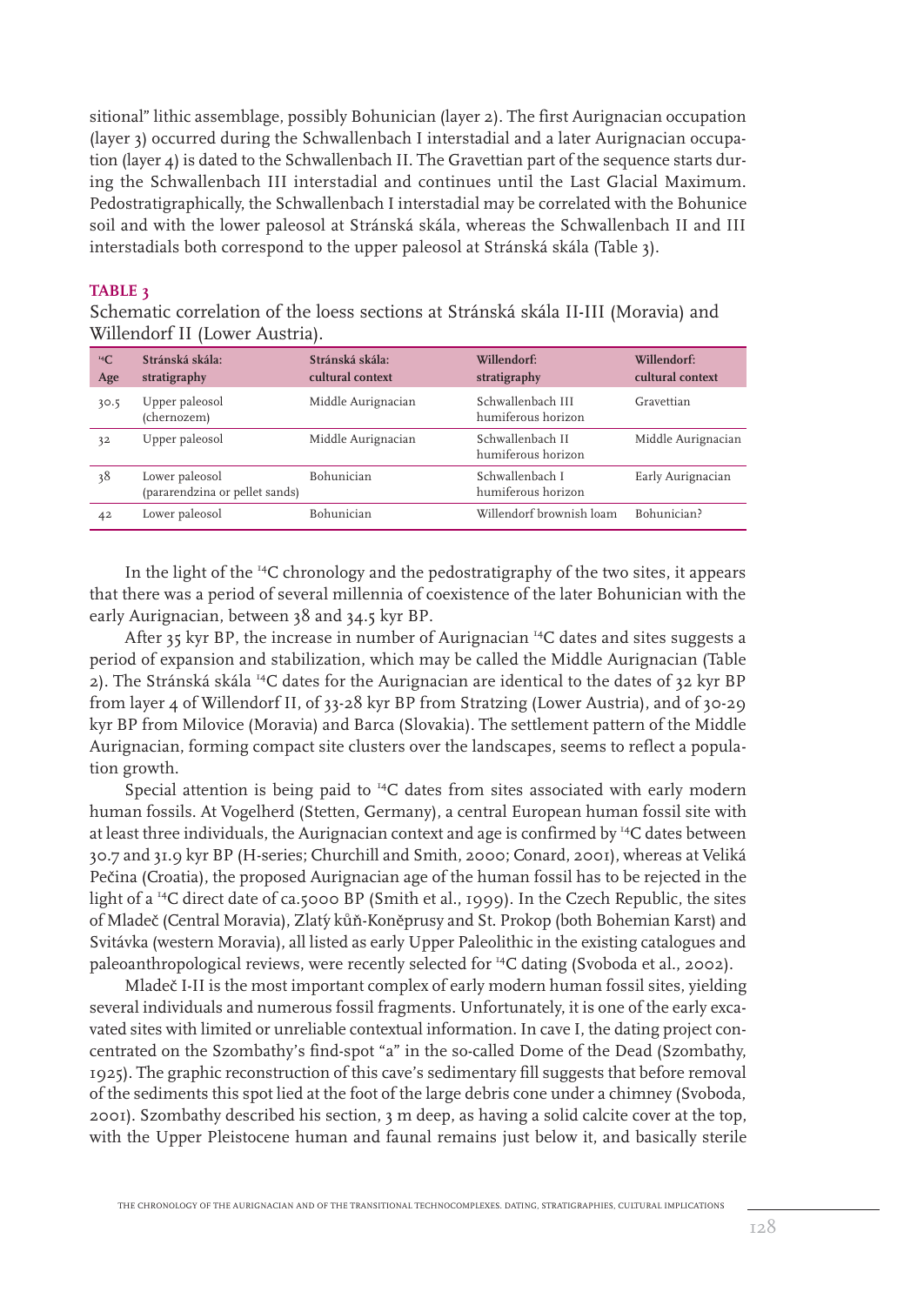deposits underlying them down to the base. Today, remains of these sediments and several generations of calcite layers are still visible on the cave wall adjacent to the find-spot (and portions of the calcite are still visible on some of the fossils preserved in the Vienna Natural History Museum). Two samples, both from the top calcite layers and 5 cm apart were collected recently and dated by 14C. The results are 34 160/+520/-490 BP for the upper sample (GrN-26333), and 34 930/+520/-490 BP for the lower sample (GrN-26334), and they are consistent with the Aurignacian nature of the associated bone and antler industry. Since the interval between our two samples documents a rapid formation of the series of the calcite layers, we may conclude that the deposition of human bodies was either more or less contemporaneous or slightly earlier. Thus, the two 14C dates of 34-35 kyr BP provide minimal ages for the fossils; a direct date from the human bone is still needed for confirmation.

Whereas at Mladec the deposition of human bodies seems to be a repeatedly practiced ^ act, another Czech cave, Zlatý kůň at Koněprusy, shows a single burial event. At both sites, human bodies were deposited during terminal stages of the accumulation of the debris cones. This kind of analogy, together with the associated fauna, led researchers to date the time of deposition at the both sites to the early Upper Paleolithic (Prošek et al., 1953; Svoboda, 2001). However, the supporting evidence for Koněprusy was scarce: stratigraphically, the human remains were deposited on or just below the surface, the associated lithic artifacts were culturally undiagnostic, and the presumed bone projectile fragment (Mladeč -type) later appeared to be just a fragmented bone. In addition, the glacial fauna from the upper layers of the debris cone might be older than the human fossils. For dating, we selected a fragment of the cranial bone of the buried individual. The resulting date, 12 870±70 BP (GrA-13696), does not fit the presumed early Upper Paleolithic age, but rather the regional Magdalenian context of the Bohemian karst. However, we still propose to confirm this single date by additional dating. The nearby St. Prokop Cave provided post-Paleolithic dates of the human fossils.

During geological surveying in 1962, skeletal fragments of a female individual were discovered in a loess section near Svitávka (Smolíková and Ložek, 1963). The find was dated to the Upper Paleolithic because of its location in a paleosol stratified in loess, and of its association with several lithic artifacts, charcoal and fauna. With the more detailed geological evidence available today, it appears that the type of chernozem paleosols in which the find was presumably located developed earlier during the last glaciation (between late OIS stage 5 and stage 3). At Stránská skála, their last formation is dated to ca.30 kyr BP, which would make Svitávka an early Upper Paleolithic find. At the same time, several anthropologists pointed to the slight surface fossilization and whitish coloration, which is different from the more fossilized Upper Paleolithic specimens. All this information raised considerable doubts about the age of the find. For dating, we selected a fragment of the cranial vault. The result, 1180±50 BP (GrA-13711), confirms earlier doubts about the Pleistocene age of the fossil. Most probably, it is an early medieval pit burial, dug as deep as the level of the paleosol, and later refilled with loess.

## **Conclusions**

Whereas local developmental trends across the Middle-to-Upper Paleolithic transition in the Middle Danube region result in the formation of the Szeletian, two other early Upper Paleolithic entities, the Emiro-Bohunician and the Aurignacian, are considered to be technologically innovative. Compared to the compact settlement patterns created in certain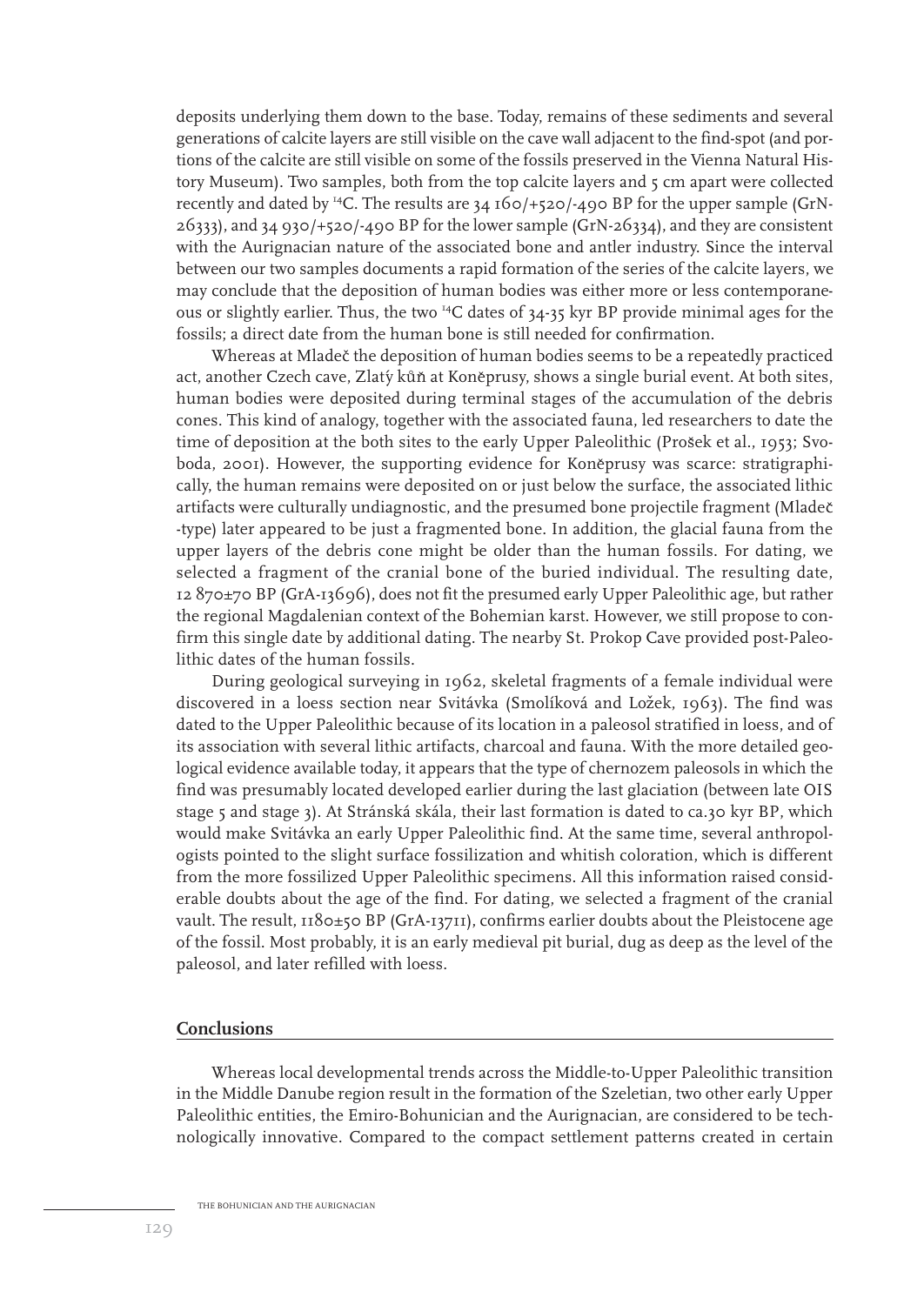parts of the Middle Danube region by the Szeletians, both the Bohunician and the Early Aurignacian demonstrate patterns of distribution of isolated sites or smaller site-clusters over the landscape.

The Bohunician is based on a specific, late Levallois (or Levallois-leptolithic) technology producing Levallois blades, flakes and points from crested pre-cores. Two sites in the region are dated by 14C: Bohunice, 43-36 kyr BP, and Stránská skála, 41-34.5 kyr BP.

Isolated sites of the early Aurignacian appear slightly later, around 39-38 kyr BP, as at Willendorf II, Austria, or Geissenklösterle, south Germany. It should be recalled that the early Aurignacian dates of 38 kyr BP from the Danubian region rank among the earliest in Europe. Comparison of 14C data and pedostratigraphy at Stránská skála and Willendorf suggests that during the time-span of 38-34.5 kyr BP the later Bohunician was contemporary with the early Aurignacian. This evidence certainly excludes the Bohunician as a direct predecessor of the Aurignacian. However, the role of Bohunician technology, with its high percentage of blades and Upper Paleolithic tool-types, should not be neglected, even if it is difficult to demonstrate how technological influences operated in time and space.

Finally, between 35 and 29 kyr BP, a dense network of Middle Aurignacian settlements is being established over the Middle Danube region. By that time, we observe the disappearance of Bohunician and Szeletian sites, and, around 29-28 kyr BP, the disappearance of the late Neandertals (Vindija).

Even if we lack a Szeletian context containing unequivocally Neandertal human fossils, several arguments make such an association plausible, whereas producers of the Bohunician remain anatomically anonymous. The radiocarbon datings of anatomically modern human sites confirm an Aurignacian age in the case of Mladeč (35-34 kyr BP) and Vogelherd (32-30 kyr BP), but reject an early Upper Paleolithic dating for Zlatý kůň-Koněprusy (probably Magdalenian), St. Prokop cave, Veliká Pečina (later prehistoric) and Svitávka (medieval). We know therefore that the makers of the Aurignacian were anatomically modern humans, but before we also learn who were the Emiro-Bohunicians, or the other makers of "transitional" technologies, we cannot conclude that Aurignacians were also the first representatives of modern humanity in Europe. All these data show that the modern human occupation of Europe in general and of the Middle Danube region in particular was a long-term process, characterized by anatomical and technological variability, and possibly by multiple interactions between the various human groups and techno/typological entities involved.

#### **REFERENCES**

ALLSWORTH-JONES, P. (in press). - *The Szeletian revisited*. Manuscript.

- BOLUS, M.; CONARD, N. J. (2001) The late Middle Paleolithic and earliest Upper Paleolithic in Central Europe and their relevance for the Out of Africa hypothesis. *Quaternary International*. Oxford. 75, p. 29-40.
- CHURCHILL, S. E.; SMITH, F. H. (2000) Makers of the Early Aurignacian of Europe. *Yearbook of Physical Anthropology*. New York. 43, p. 61-115.
- CONARD, N. J. (2001) Chronostratigraphy of the Aurignacian in the Swabian Jura as a test of the Danube corridor and Kulturpumpe models, in UISPP, XIVe Congres, Pre-Actes. Liège: Université, p. 139-140.
- CZUDEK, T.; SMOLÍKOVÁ, L.; SVOBODA, J. (1991) Profil IIIa na Stránské skále v Brne. *Anthropozoikum*. Praha. Nouvelle ^Série. 20, p. 203-223.

THE CHRONOLOGY OF THE AURIGNACIAN AND OF THE TRANSITIONAL TECHNOCOMPLEXES. DATING, STRATIGRAPHIES, CULTURAL IMPLICATIONS